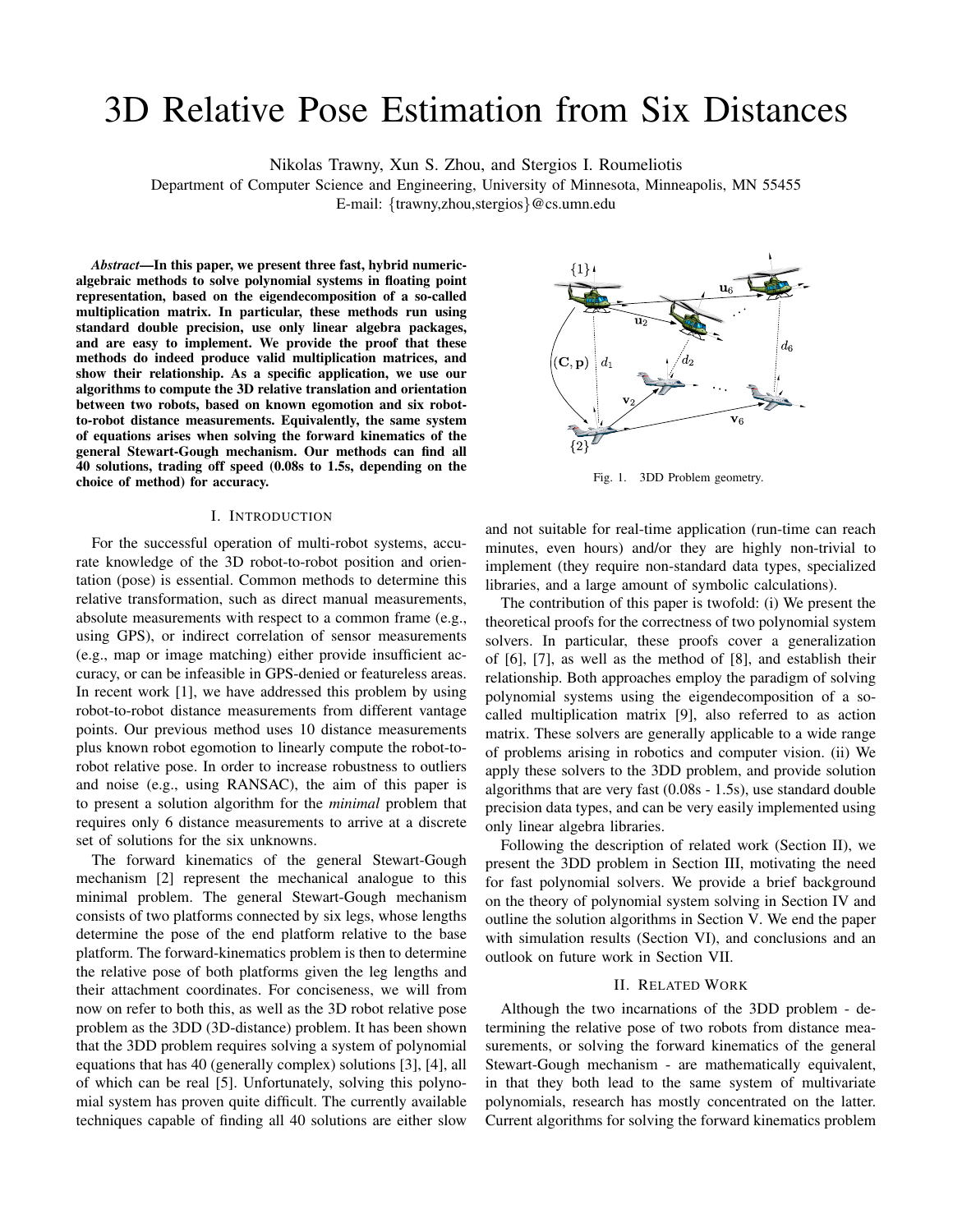of the general Stewart-Gough mechanism can be broadly divided into numeric and algebraic methods.

Newton's method is a widely used numeric approach to obtain solutions to the forward kinematics of the Stewart mechanism [10] due to its high speed and ease of implementation. It works extremely well when initialized close to a true solution, as is the case when tracking a slowly-moving manipulator at high update rates. However, it may converge very slowly or even diverge when initialized poorly, and will generally not be able to find all 40 solutions without prior information about their approximate locations.

Newton's method is also a building block of polynomial continuation, that uses homotopy [11] to track the known solutions of a starting system continuously until they match those of the actual system of interest. Polynomial continuation was the earliest numerical tool used to find all 40 solutions of the forward kinematics problem [3]. Free implementations of this method, such as PHCpack [12], can successfully solve this problem, and were used as ground-truth in our simulations. Unfortunately, in our experiments, the black-box implementation of PHCpack required on average more than 120 s to solve one instance of the problem and is hence too slow for real-time application (although the forward kinematics have reportedly been solved using continuation methods in 14 s [4]). Moreover, continuation methods may sometimes miss solutions [13].

One algebraic method for solving a polynomial system is to compute its Gröbner basis [14] with respect to lexicographical monomial ordering. Such a Gröbner basis is essentially an equivalent polynomial system from which the solution can be easily obtained. In particular, for this problem it will contain one univariate polynomial of degree 40, whose roots form the solutions of the original system for that variable. The values of the remaining variables can be obtained from the other polynomials of the Gröbner basis via back substitution. Despite recent advances in algorithms to compute Gröbner bases, computing one symbolically for this problem has proven intractable, and even for specific numerical instances using rational numbers still requires several seconds up to minutes [13].

A second algebraic method is to use dialytic elimination or resultants to obtain the 40-degree univariate polynomial. This has first been achieved by Husty [15], and since then refined [16], [17]. To our knowledge, Lee and Shim's algorithm [17] is currently the fastest solution method for the forward kinematics (the authors report timings of 0.02 s). Unfortunately, all the elimination algorithms mentioned above are quite challenging to implement, they require non-standard, high-precision data-types (e.g., with 30 digits precision [17]) to cope with numerical error accumulation, and a large amount of symbolic computations.

The algorithms presented in this paper solve a system of polynomials by an eigendecomposition of an associated multiplication matrix, a general hybrid algebraic-numeric approach pioneered by Auzinger and Stetter [9] and described in detail in [18]. This concept has recently been successfully applied to solve minimal problems in computer vision [19], [20]. More precisely, our methods are inspired by the general techniques to solve polynomial systems in floating point representation presented recently in [19] and [8]. Two modifications to [19] have been introduced with the aim of improving numerical stability [6], [7], however, without proving that these methods will indeed yield a valid multiplication matrix, and without providing conditions under which they will work. In this paper, we prove that a generalized version of [6], [7], as well as the approach in [8] do indeed yield valid multiplication matrices for a specific class of problems in which certain rank conditions are fulfilled (which are tacitly implied in [6], [7]). Our methods make extensive use of linear algebra, in particular QR factorization, and require only standard double precision. Their high speed and accessibility make them therefore attractive for real-time applications in industrial settings, e.g., in flight simulator control.

## III. PROBLEM FORMULATION

To motivate the need for fast polynomial solvers, in this section we will outline the 3DD problem and show how it results in a system of polynomials. In the next two sections we will then discuss algorithms to solve this system.

Assume that two robots move in 3D and take six robotto-robot distance measurements  $d_i$ ,  $i = 1, \ldots, 6$ . We assume without loss of generality that the global frames of each robot,  $\{1\}$  and  $\{2\}$ , are attached to the points where the first mutual measurement takes place (cf. Fig. 1). Further, we assume that each robot knows the coordinates,  $\mathbf{u}_i := {}^1\mathbf{u}_i$  and  $\mathbf{v}_i := {}^2\mathbf{v}_i$ , of its location at the time of the remaining five measurements with respect to its own global frame of reference. The objective is to find the 6 degree-of-freedom transformation, i.e., the translation  $\mathbf{p} := {}^{1}p_{2}$  and rotation  $\mathbf{C} := {}^{1}_{2}\mathbf{C}$  of the second frame with respect to the first.

The distance measurements can be expressed as the length of vector  $w_i$ ,  $i = 1, \ldots, 6$ , connecting the two robots at the time of measurement.

$$
d_i = ||\mathbf{w}_i||_2 = \sqrt{\mathbf{w}_i^T \mathbf{w}_i}, \quad \mathbf{w}_i := \mathbf{p} + \mathbf{C} \mathbf{v}_i - \mathbf{u}_i
$$

Squaring each distance, and noting that  $u_1 = v_1 = 0$ , we obtain the following six polynomial constraints

$$
\mathbf{p}^T \mathbf{p} - d_1^2 = 0 \tag{1}
$$

$$
-\mathbf{u}_i^T \mathbf{p} + \mathbf{v}_i^T \mathbf{C}^T \mathbf{p} + f_i = 0 \quad i = 2, ..., 6 \tag{2}
$$

where 
$$
f_i = \frac{1}{2}(d_1^2 + \mathbf{v}_i^T \mathbf{v}_i + \mathbf{u}_i^T \mathbf{u}_i - d_i^2) - \mathbf{u}_i^T \mathbf{C} \mathbf{v}_i
$$

Due to its lack of singularities, we choose the (unit) quaternion to represent orientation. It is defined as  $\bar{q}$  =  $\begin{bmatrix} q_1 & q_2 & q_3 & q_4 \end{bmatrix}^T = \begin{bmatrix} q^T & q_4 \end{bmatrix}^T$ , and related to the rotational matrix by

$$
\mathbf{C}(\bar{q}) = \mathbf{I}_3 - 2q_4 \lfloor \mathbf{q} \times \rfloor + 2 \lfloor \mathbf{q} \times \rfloor^2 \tag{3}
$$

where  $|\mathbf{a} \times|$  is the skew-symmetric cross-product matrix of a vector a. Since the quaternions  $\bar{q}$  and  $-\bar{q}$  both represent the same rotation, the number of solutions is doubled. One can easily eliminate the spurious solutions by discarding those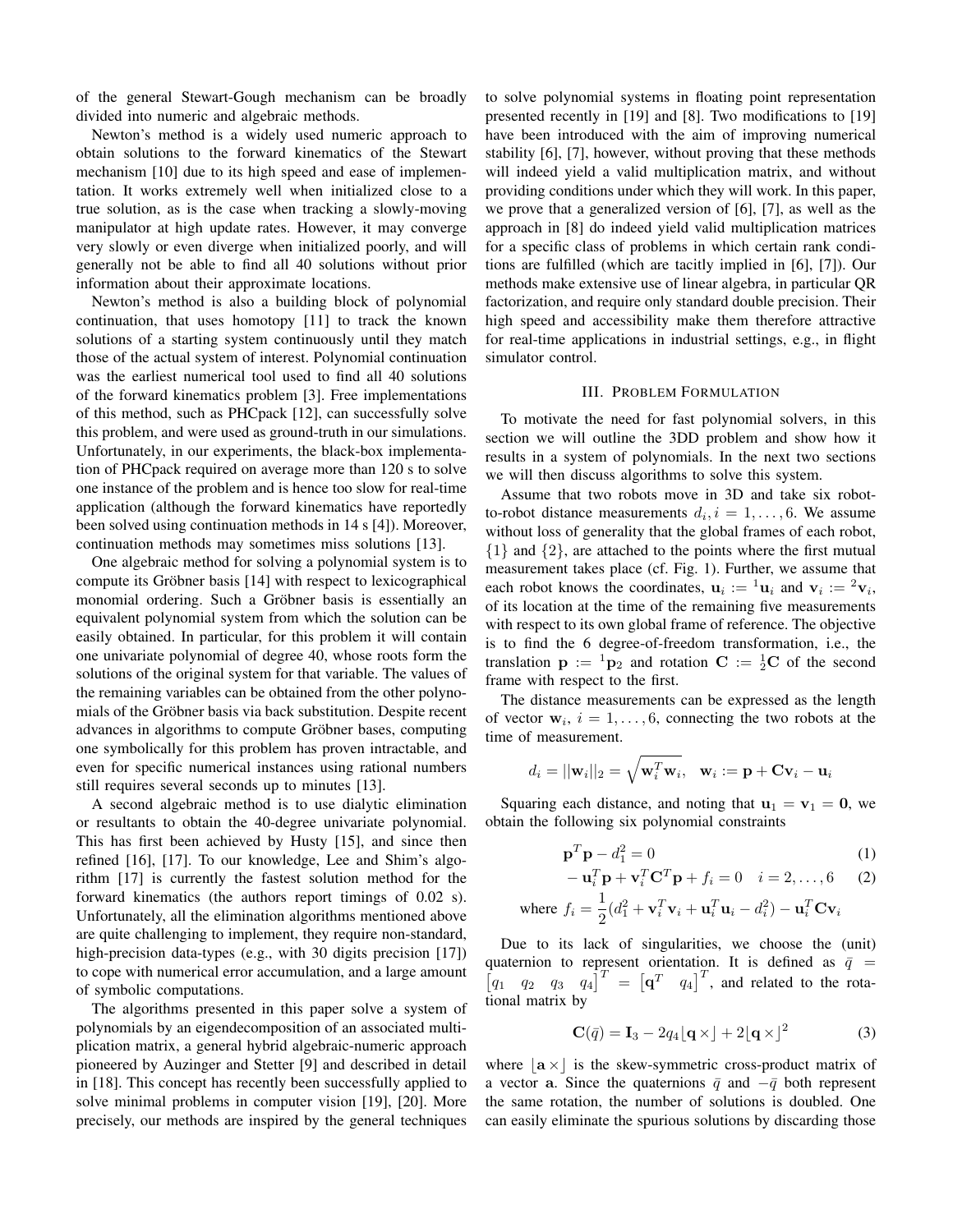with  $q_4 < 0$ . When using the unit quaternion representation, we need to add the unit-norm constraint

$$
\bar{q}^T \bar{q} - 1 = 0 \tag{4}
$$

to the polynomial system of (1) and (2).

## *A. Normalization of* p

In order to guarantee a bounded norm of the system's solution, in addition to using the unit-norm quaternion, we introduce the normalized translation

$$
\bar{\mathbf{p}} = \mathbf{p}/||\mathbf{p}||_2 = \mathbf{p}/d_1 \tag{5}
$$

This normalization can easily be realized by normalizing the position coordinates  $\bar{\mathbf{u}}_i := \mathbf{u}_i/d_1$ ,  $\bar{\mathbf{v}}_i := \mathbf{v}_i/d_1$ , and distances,  $\overline{d}_i := d_i/d_1$ . Then, the system (1) and (2) becomes

$$
\bar{\mathbf{p}}^T \bar{\mathbf{p}} - 1 = 0 \tag{6}
$$

$$
-\overline{\mathbf{u}}_i^T \overline{\mathbf{p}} + \overline{\mathbf{v}}_i^T \mathbf{C}^T \overline{\mathbf{p}} + \overline{f}_i = 0 \quad i = 2, \dots, 6 \tag{7}
$$

with 
$$
\bar{f}_i = \frac{1}{2} (1 + \bar{\mathbf{v}}_i^T \bar{\mathbf{v}}_i + \bar{\mathbf{u}}_i^T \bar{\mathbf{u}}_i - \bar{d}_i^2) - \bar{\mathbf{u}}_i^T \mathbf{C} \bar{\mathbf{v}}_i
$$
 (8)

From the solution of this normalized system, we can easily recover the actual translation from  $\mathbf{p} = d_1 \bar{\mathbf{p}}$ .

## *B. Increasing speed by prior elimination of*  $\bar{p}$

Since the complexity and hence the speed of polynomial solvers depend heavily on the number of unknowns, we reduce the number of variables by eliminating the translation,  $\bar{p}$ . As a result, we obtain a new system of polynomials only in the elements of the quaternion  $\bar{q}$ . To this end, we first define the rotated normalized translation vector,

$$
\bar{\mathbf{r}} := \mathbf{C}^T \bar{\mathbf{p}} \tag{9}
$$

which allows us to write  $(7)$  as

$$
\begin{bmatrix} \bar{\mathbf{v}}_i^T & -\bar{\mathbf{u}}_i^T & \bar{f}_i \end{bmatrix} \begin{bmatrix} \bar{\mathbf{r}} \\ \bar{\mathbf{p}} \\ 1 \end{bmatrix} = 0, \quad i = 2, \dots, 6 \quad (10)
$$

We also obtain the following constraints from (9)

$$
(q_4\mathbf{I}_3 - \lfloor \mathbf{q} \times \rfloor)\bar{\mathbf{r}} - (q_4\mathbf{I}_3 + \lfloor \mathbf{q} \times \rfloor)\bar{\mathbf{p}} = \mathbf{0} \tag{11}
$$

$$
\mathbf{q}^T \bar{\mathbf{r}} - \mathbf{q}^T \bar{\mathbf{p}} = 0 \tag{12}
$$

where (11) results from substituting (3) in (9) and multiplying by  $(q_4I_3 - q_3I_3)$  (using  $(q \times 3) = -q_3q_3(q \times 1)$  while we arrive at  $(12)$  by noting that q is the unit eigenvector of C with corresponding eigenvalue 1 and pre-multiplying both sides of (9) with  $\mathbf{q}^T$ .

By stacking these equations, we obtain

$$
\begin{bmatrix}\n\bar{\mathbf{v}}_2^T & -\bar{\mathbf{u}}_2^T & \bar{f}_2 \\
\vdots & \vdots & \vdots \\
\bar{\mathbf{v}}_6^T & -\bar{\mathbf{u}}_6^T & \bar{f}_6 \\
(q_4\mathbf{I}_3 - \mathbf{u}_1^T \times \mathbf{v}) & -(q_4\mathbf{I}_3 + \mathbf{u}_1^T \times \mathbf{v}) & \mathbf{0} \\
\hline\n\mathbf{q}^T & -\mathbf{q}^T & 0\n\end{bmatrix}\n\begin{bmatrix}\n\bar{\mathbf{r}} \\
\bar{\mathbf{p}} \\
1\n\end{bmatrix} = \mathbf{0} \quad (13)
$$

In order for (13) to have a solution, the matrix  $\Xi$  must be rank deficient, or the determinants of its  $(7 \times 7)$ -submatrices must vanish. These determinants are polynomials in the elements of  $\bar{q}$  only. Out of the 36 possibilities, we define the following five 4-th order polynomials (using Matlab notation)

$$
\theta_1(\bar{q}) = \det\left(\mathbf{\Xi}\left(\begin{bmatrix}1:5 & 6 & 7\end{bmatrix},:\right)\right) \tag{14}
$$

$$
\theta_2(\bar{q}) = \det\left(\mathbf{\Xi}\left(\begin{bmatrix}1:5 & 6 & 8\end{bmatrix},:\right)\right) \tag{15}
$$

$$
\theta_3(\bar{q}) = \det\left(\mathbf{\Xi}\left(\begin{bmatrix}1:5&7&8\end{bmatrix},:\right)\right) \tag{16}
$$

$$
\theta_4(\bar{q}) = \det\left(\mathbf{\Xi}\left(\begin{bmatrix}1:5 & 6 & 9\end{bmatrix},:\right)\right) \tag{17}
$$

$$
\theta_5(\bar{q}) = \det\left(\mathbf{\Xi}\left(\begin{bmatrix}1:5&7&9\end{bmatrix},:\right)\right) \tag{18}
$$

Notice that the  $\theta_i(\bar{q})$  have not yet used the information in (6). To this end, we solve (13) for  $\bar{p}$  symbolically, using Cramer's rule. From the submatrix  $\widetilde{\Xi}_1 = \Xi([1:6], :)$ consisting of the first six rows of  $\Xi$ , we obtain a first candidate

$$
\bar{\mathbf{p}}_1 = -\frac{1}{p_{d,1}} \begin{bmatrix} p_{n_x,1} \\ p_{n_y,1} \\ p_{n_z,1} \end{bmatrix}
$$
 (19)

where

$$
p_{n_x,1} = \det\left(\widetilde{\Xi}_1\left(:,\begin{bmatrix}1:3&7&5&6\end{bmatrix})\right)\right) \tag{20}
$$

$$
p_{n_y,1} = \det\left(\widetilde{\Xi}_1\left(:,\begin{bmatrix}1:3&4&7&6\end{bmatrix})\right)\right) \tag{21}
$$

$$
p_{n_z,1} = \det\left(\widetilde{\Xi}_1\left(:,\begin{bmatrix}1:3&4&5&7\end{bmatrix})\right)\right) \tag{22}
$$

$$
p_{d,1} = \det\left(\widetilde{\Xi}_1\left(:,\left[1:6\right]\right)\right) \tag{23}
$$

Analogously, we obtain three additional translation candidates,  $\bar{\mathbf{p}}_2$ ,  $\bar{\mathbf{p}}_3$ ,  $\bar{\mathbf{p}}_4$  from the submatrices

$$
\widetilde{\Xi}_2 = \Xi\left(\begin{bmatrix}1:5&7\end{bmatrix},:\right) \tag{24}
$$

$$
\widetilde{\Xi}_3 = \Xi\left(\begin{bmatrix}1:5&8\end{bmatrix},:\right) \tag{25}
$$

$$
\widetilde{\Xi}_4 = \Xi \left( \begin{bmatrix} 1:5 & 9 \end{bmatrix}, :\right) \tag{26}
$$

Notice that the denominators and the three numerators of each candidate are polynomials in  $\bar{q}$ .

Direct substitution of each translation candidate  $\bar{p}_i$  in (6) yields four 6-th order polynomials in  $\bar{q}$ ,  $i = 1, \ldots, 4$ 

$$
\phi_i(\bar{q}) = p_{n_x,i}^2 + p_{n_y,i}^2 + p_{n_z,i}^2 - p_{d,i}^2 = 0 \tag{27}
$$

The new polynomial system resulting from the original equations (6), (7) after eliminating the translation  $\bar{p}$ , is

$$
\begin{aligned}\n\theta_i(\bar{q}) &= 0, \ i = 1, \dots, 5 \\
\phi_i(\bar{q}) &= 0, \ i = 1, \dots, 4 \\
\bar{q}^T \bar{q} - 1 &= 0\n\end{aligned}
$$
\n(28)

Once we have obtained a solution for  $\bar{q}$ , we can recover the translation by evaluating (20)-(23) at that solution and backsubstituting the resulting values in (19).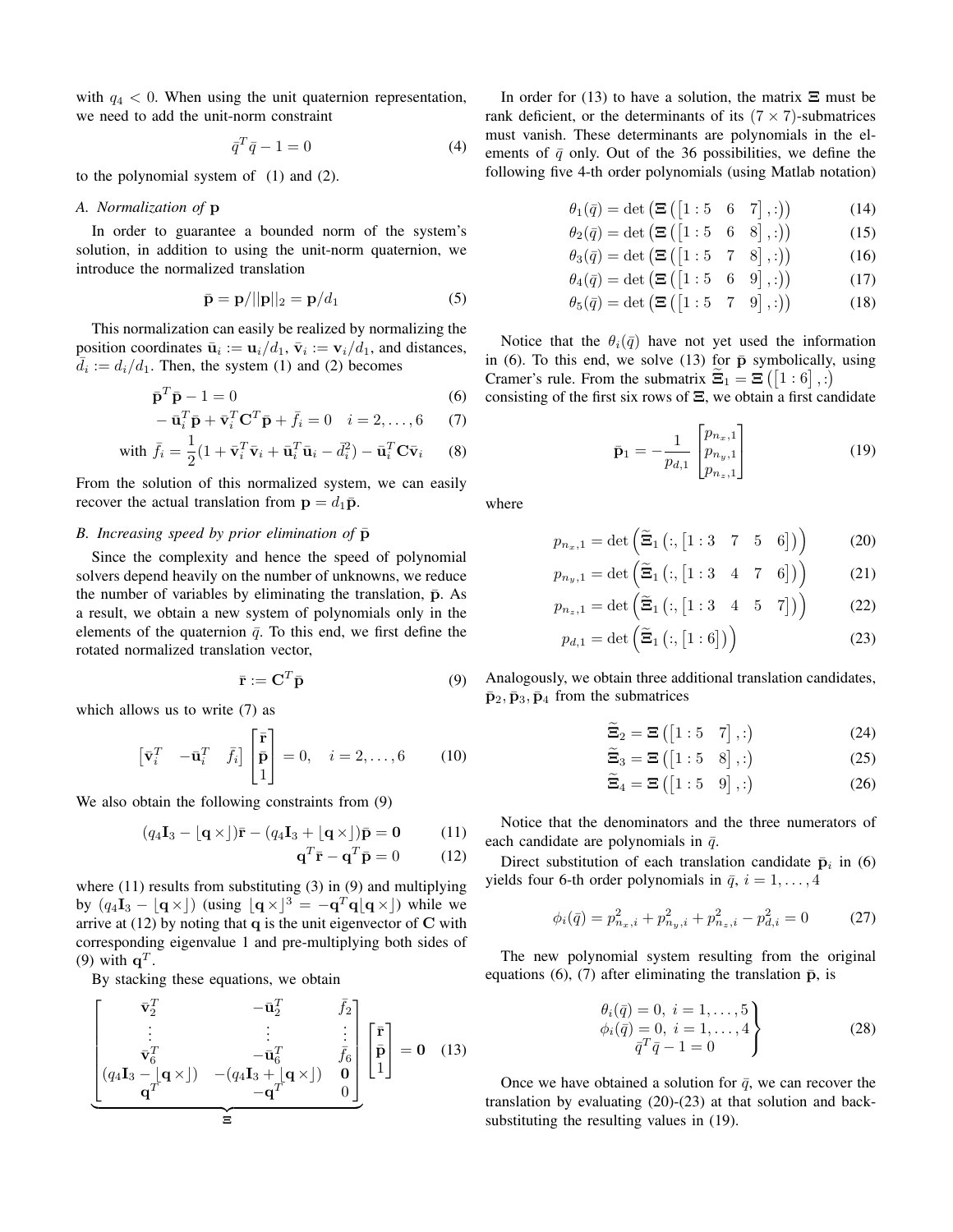#### IV. BACKGROUND

Before presenting the algorithms to solve the 3DD problem, we briefly introduce necessary notation and sketch the theoretical basis of the multiplication matrix techniques for polynomial system solving. We recommend [18] and [14] for a detailed reference on this subject. Intuitively, multiplication matrices are the generalization of companion matrices (for solving univariate polynomials) to systems of polynomials in multiple variables.

Let a *monomial* in *n* variables be denoted by  $x^{\alpha}$  :=  $x_1^{\alpha_1} x_2^{\alpha_2} \dots x_n^{\alpha_n}$ ,  $\alpha_i \in \mathbb{Z}_{\geq 0}$ , and a *polynomial* in *n* variables with complex coefficients correspondingly by  $\psi :=$  $\sum_j c_j \mathbf{x}^{\alpha_j}$ ,  $c_j \in \mathbb{C}$ . The ring of all polynomials in *n* variables with complex coefficients will be denoted as  $\mathbb{C}[x_1,\ldots,x_n]$ . The *total degree* of a monomial is defined as  $\sum_{i=1}^{n} \alpha_i$ , and the total degree of a polynomial is the maximum total degree of all its monomials. In order to represent a polynomial  $\psi$ in vector notation, let  $\ell$  denote the total degree of  $\psi$ , and stack all monomials up to and including total degree  $\ell$  in a vector  $\mathbf{x}_{\ell} := \begin{bmatrix} x_1^{\ell} & x_1^{\ell-1}x_2 & \dots & x_n & 1 \end{bmatrix}^T$ . We can then write  $\psi = \mathbf{c}^T \mathbf{x}_{\ell}$  where c is a potentially very sparse coefficient vector. For a polynomial system,  $\psi_1 = 0, \dots, \psi_u = 0$ , we can analogously define  $\ell$  as the maximum total degree of all  $\psi_i$ , and by stacking the corresponding coefficient vectors  $c_i$  form the matrix system  $Cx_\ell = 0$ . Let  $x_\ell(p)$  denote the vector of monomials evaluated at a point  $\mathbf{p} \in \mathbb{C}^n$ . Solving the system then means finding all points **p** that fulfill  $Cx_{\ell}(p) = 0$ .

Next, we define the *ideal*  $I := \langle \psi_1, \dots, \psi_u \rangle$  =  $\{\sum_i h_i \psi_i, h_i \in \mathbb{C} [x_1, \ldots, x_n]\},$  i.e., the set of all linear combinations of the original system multiplied with arbitrary polynomials. Each element of the ideal will equal zero when evaluated at a solution of the original system. Solving the system involves finding specific new elements of the ideal, which can be generated by (i) multiplication of an existing polynomial  $\psi_i$  with a monomial (which essentially shifts the coefficients inside  $c_i$ ), and (ii) linear combinations of polynomials, i.e., multiplication from the left of  $Cx_\ell$  by arbitrary matrices of full column rank. Notice in particular, that diagonal scaling does not change the ideal. We therefore scale each row of C to unit norm, which is a crucial prerequisite for numerical accuracy of our algorithms. New members of the ideal can be added to the system as additional rows in C.

Let the set of polynomials  $G = \{\gamma_1, \dots, \gamma_t\}$  be a *Gröbner basis* of I. We can define *division* by G by writing any polynomial  $f \in \mathbb{C} [x_1, \dots, x_n]$  as  $f = \sum_{k=1}^{t} h_k \gamma_k + r$ , where  $h_k, r \in \mathbb{C} [x_1, \ldots, x_n]$ , and no monomial in r is divisible by the leading term of any  $\gamma_k \in G$ . *r* is called the *remainder* of *f* on division by G, or  $r = \overline{f}^G$ . The special properties of Gröbner bases ensure that (i)  $\overline{f}^G$  is unique, and (ii)  $\overline{f}^G = 0 \Leftrightarrow f \in I$ .

Our solution methods rely on the special structure of the socalled *quotient-ring*  $A := \mathbb{C}[x_1, \ldots, x_n]/I$ , defined as the set of all remainders under division by  $G$ . In what follows, we assume that the polynomial system has a finite number s

of discrete solutions<sup>1</sup>. Based on the Finiteness Theorem [18, p.39], A is then a finite dimensional vector space with exactly  $s$  dimensions over  $\mathbb{C}$ , and we can choose a monomial basis  $B = {\mathbf{x}^{\beta_1}, \dots, \mathbf{x}^{\beta_s}}$ , e.g., the standard monomials or *normal set* obtained from a Gröbner basis [18, p.38]. Importantly, this normal set usually remains constant for different numerical instances of the same problem, and therefore needs to be computed only once. Denote  $x_B$  as the vector of basis monomials  $\mathbf{x}_B = \begin{bmatrix} \mathbf{x}^{\beta_1} & \dots & \mathbf{x}^{\beta_s} \end{bmatrix}^T$ . Then, any remainder r can be written as  $r = \mathbf{c}_r^T \mathbf{x}_B$ .

Within the quotient ring we can define a multiplication map, which can be represented by a *multiplication matrix*.

*Proposition 1:* [18, Prop. 4.1, p. 56] Let  $f \in \mathbb{C} [x_1, \ldots, x_n]$ , and  $A = \mathbb{C} [x_1, \ldots, x_n] / I$ . Then we define the mapping  $\mathbf{m}_f : A \to A$  by the rule: if  $\overline{g}^G \in A$ , then  $\mathbf{m}_f(\overline{g}^G) := \overline{f \cdot g}^G \in A$ . The map  $\mathbf{m}_f(.)$  is a linear map from A to A. Furthermore, if  $r' = \mathbf{m}_f(r)$ , and  $r = \mathbf{c}_r^T \mathbf{x}_B$ ,  $r' = \mathbf{c}_{r'}^T \mathbf{x}_B$ , then  $\mathbf{c}_{r'} = \mathbf{M}_f \mathbf{c}_r$ , where  $\mathbf{M}_f$  is an  $s \times s$  matrix, called the *multiplication matrix*.

The following two properties of the multiplication matrix are the key to solving the system of polynomials.

*Proposition 2:* Let the polynomial system have a finite number s of discrete solutions. Further,  $f \in \mathbb{C} [x_1, \ldots, x_n]$ is chosen such that the values  $f(\mathbf{p}_i)$  evaluated at a solution  $\mathbf{p}_i$ ,  $j = 1, \ldots, s$  are distinct. Then

- 1) Eigenvalues [18, Thm 4.5, p.59]: The eigenvalues of the multiplication matrix  $M_f$  are equal to the function f evaluated at each solution. In particular, the eigenvalues of the multiplication matrix  $M_{x_i}$  on A coincide with the  $x_i$ -coordinates of the solutions.
- 2) Eigenvectors [18, Prop. 4.7, p.64]: The left eigenvectors of the matrix  $M_f$  are given by the row vectors  $\begin{bmatrix} \mathbf{p}_{j}^{\beta_{1}} & \cdots & \mathbf{p}_{j}^{\beta_{s}} \end{bmatrix}$ for all solutions  $\mathbf{p}_j, j = 1, \ldots, s$ .

Assuming a normal set  $x_B$  is known, the problem of solving a polynomial system has now been reduced to finding a multiplication matrix  $M_{x_i}$ , for which we need to determine the column vectors  $\mathbf{M}_{x_i}(:,j)$  as the coefficients of the remainders  $\overline{x_i \mathbf{x}^{\beta_j}}^G$ ,  $j = 1, \ldots, s$ . The key observation [21] is that

$$
x_i \mathbf{x}^{\beta_j} = \sum h_k \gamma_k + \mathbf{M}_{x_i}(:,j)^T \mathbf{x}_B
$$
 (29)

$$
\Leftrightarrow x_i \mathbf{x}^{\beta_j} - \mathbf{M}_{x_i}(:,j)^T \mathbf{x}_B = \sum h_k \gamma_k \in I \qquad (30)
$$

In other words, we can read off the columns of  $\mathbf{M}_{x_i}$  from certain elements of the ideal. Byröd et al. [19] describe one potential method how these elements can be found numerically if the normal set is known, using only linear algebra, without having to compute a Gröbner basis every time. This approach has two main drawbacks: First, it requires a normal set, which has to be computed once from a Gröbner basis (using a suitable computer algebra system, e.g., Macaulay 2). The normal set depends on the monomial order of this Gröbner basis, which can be unnecessarily restrictive [22]. Further, the

<sup>&</sup>lt;sup>1</sup>More precisely, we assume  $I$  is zero-dimensional, radical and does not contain 1. We refer to [18] for what to do if these relatively mild assumptions are not met.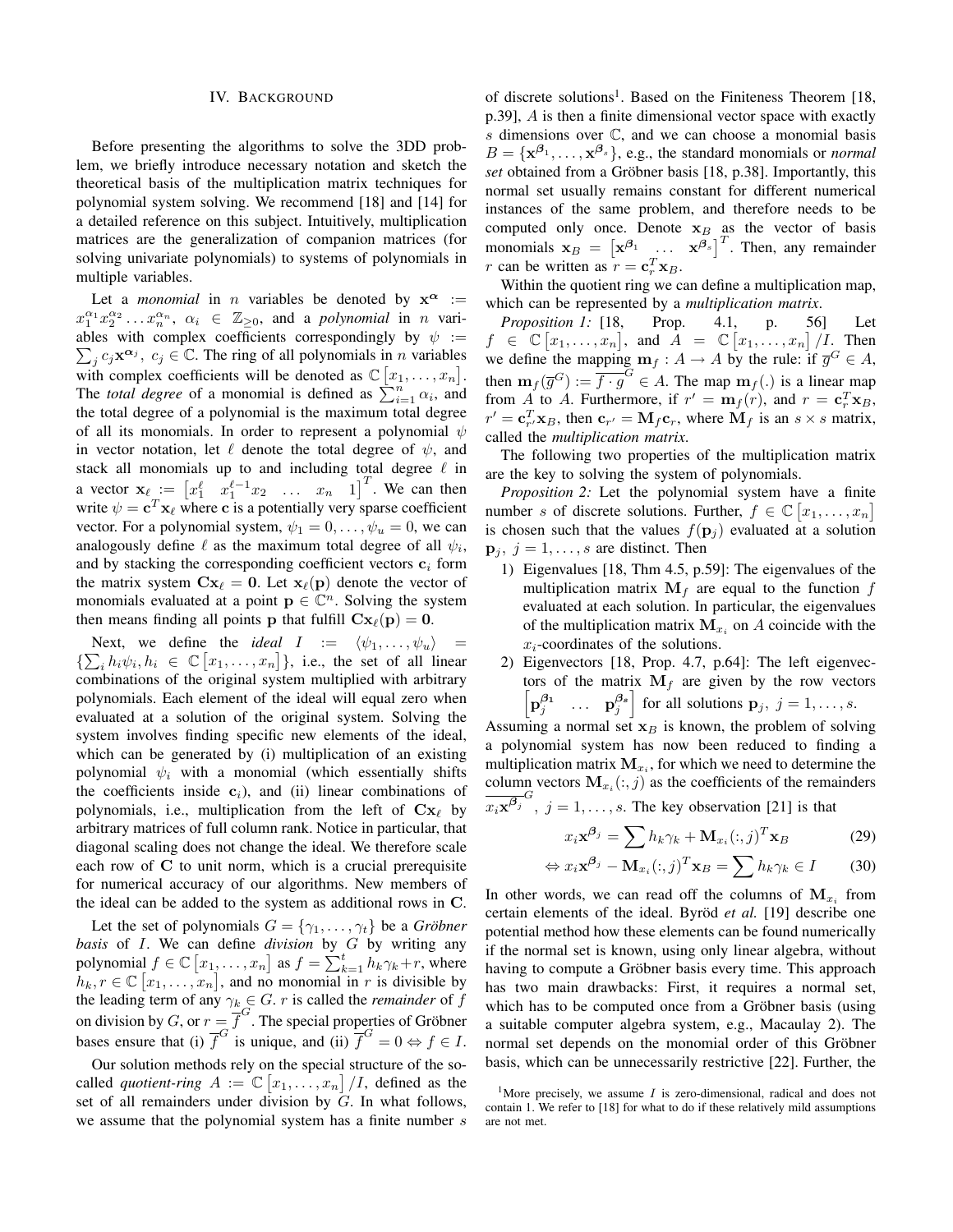matrix inversion involved in computing  $M_{x_i}$  can be poorly conditioned for a particular normal set [6], which reduces numerical accuracy.

To mitigate these issues, [6], [7] and [8] proposed to use a set of (potentially) *polynomial* basis functions resulting from coordinate transformations of the monomials. Not only can an adaptively chosen transformation improve the conditioning, it also avoids having to compute a Gröbner basis to obtain a normal set. Unfortunately, [6], [7], [8] are all lacking a proof that their proposed transformations produce indeed a valid multiplication matrix. In what follows, we provide this proof for a more general version of [6], as well as for two solution algorithms based on [7] and [8] for a specific class of polynomial systems. In Section III we apply these algorithms to the 3DD problem.

The starting point for both algorithms is an expanded version,  $C_{\epsilon}x_{l+1} = 0$ , of the original system of polynomials. The matrix  $C_e$  is obtained as follows: define a vector of monomials of degree up to and including an integer  $l$  as  $\mathbf{x}_l = \begin{bmatrix} x_1^l & x_1^{l-1}x_2 \dots & x_n & 1 \end{bmatrix}^T$ . The length of this vector is  $n_l = \binom{n+l}{n}$ . Similarly, define the vector of monomials of total degree up to and including  $l+1$  as  $x_{l+1}$  with length  $n_{l+1}$ . Finally, define the vector of monomials of total degree exactly  $l + 1$  as  $\mathbf{x}_k$  with length  $n_k = \binom{n+l}{n-1} = \binom{n+l+1}{n} - \binom{n+l}{n}$ . Let  $\ell_i$  be the total degree of  $\psi_i$ . Multiply  $\psi_i$  by each monomial of total degree up to and including  $l + 1 - \ell_i$ , and add the resulting polynomials to the system. Repeat this process for all polynomials  $\psi_1, \dots, \psi_u$ , and write the resulting extended system of  $m$  polynomials as

$$
\mathbf{C}_e \mathbf{x}_{l+1} = \begin{bmatrix} \mathbf{C}_k & \mathbf{C}_l \end{bmatrix} \begin{bmatrix} \mathbf{x}_k \\ \mathbf{x}_l \end{bmatrix} = \mathbf{0}
$$
 (31)

so that  $C_k$  and  $C_l$  have dimensions  $(m \times n_k)$  and  $(m \times n_l)$ . Notice that this process does not require any algebraic computations, but merely assigning the coefficients of the original polynomials to specific elements of  $C_e$ . This matrix can be very large, but is usually extremely sparse (e.g., 0.5-5% nonzero elements for instances of 3DD, depending on the parameterization).

We will further need the *unreduced multiplication matrix*  $\mathbf{M}'_{x_i}$  of dimension  $(n_{l+1} \times n_l)$  that maps each monomial in  $\mathbf{x}_l$ to  $x_i \cdot \mathbf{x}_l$ . In particular,  $\mathbf{M}'_{x_i}(j,k) = 1$  if  $\mathbf{x}_{l+1}(j) = x_i \cdot \mathbf{x}_l(k)$ . As a consequence of this construction, we have

$$
\mathbf{M}_{x_i}^{\prime T} \mathbf{x}_{l+1}(\mathbf{p}) = p_i \mathbf{x}_l(\mathbf{p})
$$
 (32)

For illustration, for  $n = 2$ ,  $l = 1$ ,  $i = 2$ , we have  $\mathbf{x}_1 = \begin{bmatrix} x_1 & x_2 & 1 \end{bmatrix}$ ,  $\mathbf{x}_2 = \begin{bmatrix} x_1^2 & x_1x_2 & x_2^2 & x_1 & x_2 & 1 \end{bmatrix}$ , and  $\mathbf{M}'_{x_2} = \left[ \begin{smallmatrix} 0 & 1 & 0 & 0 & 0 & 0 \ 0 & 0 & 1 & 0 & 0 & 0 \ 0 & 0 & 0 & 0 & 1 & 0 \end{smallmatrix} \right]^T.$ 

## V. POLYNOMIAL SYSTEM SOLVERS

In this section, we describe 3 different polynomial system solvers, starting with the normal-set-based method, then introducing coordinate transformations to improve accuracy, and finally using the right nullspace directly to compute the multiplication matrix. We then see how these methods are related.

## *A. Computing the multiplication matrix using a normal set*

As described in [19], if a normal set  $x_B$  is available for the problem at hand (e.g., computed from the Gröbner bases of example systems using a computer algebra program), the multiplication matrix is computed as follows.

First, define the monomials  $x_R$  as the set  $x_i \mathbf{x}_B \setminus \mathbf{x}_B$ , i.e., the monomials  $x_i \mathbf{x}_B$  that do not belong to the normal set. These are the monomials that need to be reduced through division by the ideal. Finally, let  $x_E$  be the monomials in  $x_{l+1}$  that belong neither in  $x_B$  nor  $x_R$ . By reordering the monomials and the columns of  $C_e$ , we obtain

$$
\mathbf{C}_e \mathbf{x}_{l+1} = \begin{bmatrix} \mathbf{C}_E & \mathbf{C}_R & \mathbf{C}_B \end{bmatrix} \begin{bmatrix} \mathbf{x}_E \\ \mathbf{x}_R \\ \mathbf{x}_B \end{bmatrix} = \mathbf{0} \tag{33}
$$

Let  $N^T$  be the left nullspace of  $C_E$ , i.e.,  $N^T C_E = 0$ , and decompose  $N^T C_R = QR = [Q_1 \ Q_2] \begin{bmatrix} R_1 \ R_2 \end{bmatrix}$ 0 l. using QR factorization. Assuming that  $\mathbf{R}_1$  is of full rank, we arrive at

$$
\begin{bmatrix} \mathbf{N}^T \mathbf{C}_R & \mathbf{N}^T \mathbf{C}_B \end{bmatrix} \begin{bmatrix} \mathbf{x}_R \\ \mathbf{x}_B \end{bmatrix} = \mathbf{Q} \begin{bmatrix} \mathbf{R}_1 & \mathbf{Q}_1^T \mathbf{N}^T \mathbf{C}_B \\ \mathbf{0} & \mathbf{Q}_2^T \mathbf{N}^T \mathbf{C}_B \end{bmatrix} \begin{bmatrix} \mathbf{x}_R \\ \mathbf{x}_B \end{bmatrix} = \mathbf{0}
$$
  
\n
$$
\Rightarrow \mathbf{Q}_1 \mathbf{R}_1 \begin{bmatrix} \mathbf{I}_R & \mathbf{T} \end{bmatrix} \begin{bmatrix} \mathbf{x}_R \\ \mathbf{x}_B \end{bmatrix} = \mathbf{0}, \text{ where } \mathbf{T} = \mathbf{R}_1^{-1} \mathbf{Q}_1^T \mathbf{N}^T \mathbf{C}_B
$$

In a slight deviation from our previous notation, let the unreduced multiplication matrix  $\mathbf{M}'_{x_i}$  correspond to the map  ${\bf M}'_{x_i}:{\bf x}_B\to$  $\bar{\mathbf{x}}_R$  $\mathbf{x}_B$ 1 induced by multiplication with  $x_i$ . Then, the multiplication matrix becomes [19]

$$
\mathbf{M}_{x_i} = \begin{bmatrix} -\mathbf{T}^T & \mathbf{I}_s \end{bmatrix} \mathbf{M}'_{x_i} \tag{34}
$$

This method has two drawbacks: first, it requires determining the normal set, and second, the inverse in the expression for T can be very ill-conditioned.

## *B. Using a general coordinate transformation*

In [6], a specific coordinate transformation was proposed to improve conditioning of this inverse. In what follows, we prove that a very general form of coordinate transformation indeed yields a valid multiplication matrix, of which the methods presented in [6], [7], [8] are special cases.

The involutive test described in [8] provides a means to determine the degree to which the system needs to be expanded or "prolonged" (cf. (31) ). Passing this test also eliminates the need to determine a normal set. The 3DD polynomial system (28) passed the involutive test after prolongation or expansion to total degree  $l + 1 = 9$ , and no projection. Another condition implied by this specific outcome of the involutive test is that  $C_k$  is of full rank, and that  $C_e$  is of rank  $n_{l+1} - s$ , i.e., it has an s-dimensional nullspace. These important conditions ensure that the rank conditions needed in the derivations below are fulfilled.

To start, we first decompose  $C_k$  (cf. (31)), such that

$$
\mathbf{C}_k = \mathbf{Q}_1 \mathbf{R}_1 \mathbf{E}_1^T = \mathbf{Q}_1 \begin{bmatrix} \mathbf{R}_{11} \\ \mathbf{0} \end{bmatrix} \mathbf{E}_1^T
$$
 (35)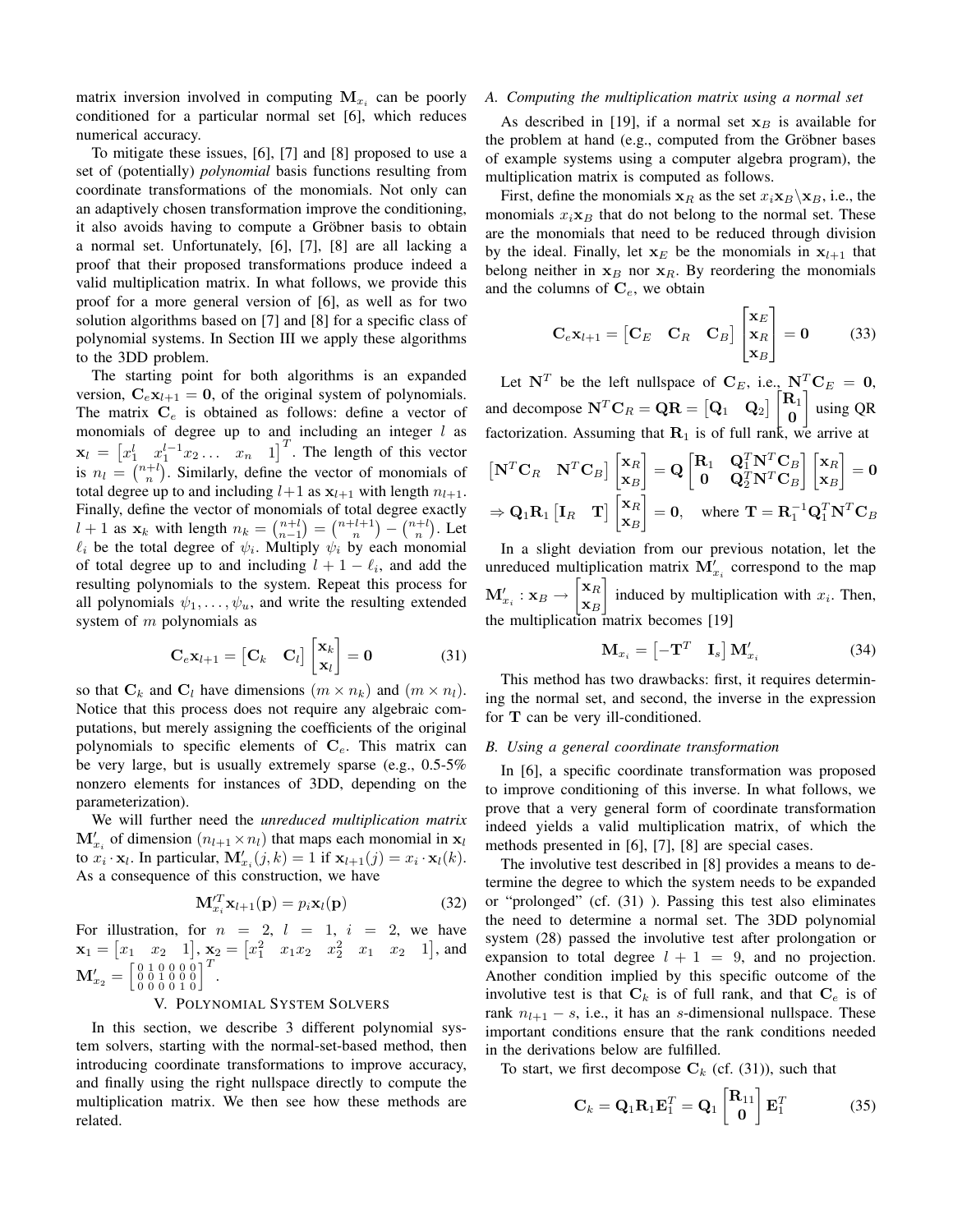where  $\mathbf{E}_1$  is an  $(n_k \times n_k)$  column permutation matrix, i.e.,  $(\mathbf{E}_1)^{-1} = \mathbf{E}_1^T$ , and  $\mathbf{R}_{11}$  is upper triangular.

We now split  $\mathbf{Q}_1^T \mathbf{C}_l = \begin{bmatrix} \mathbf{D}_{l1}^T & \mathbf{D}_{l2}^T \end{bmatrix}^T$ , so that  $\mathbf{D}_{l1}$  is of dimension  $(n_k \times n_l)$  and we can write

$$
\mathbf{C}_e = \mathbf{Q}_1 \begin{bmatrix} \mathbf{R}_{11} & \mathbf{D}_{l1} \\ \mathbf{0} & \mathbf{D}_{l2} \end{bmatrix} \begin{bmatrix} \mathbf{E}_1^T & \mathbf{0} \\ \mathbf{0} & \mathbf{I}_{n_l} \end{bmatrix}
$$
(36)

A second QR-decomposition yields

$$
\mathbf{D}_{l2} = \mathbf{Q}_2 \mathbf{R}_2 \mathbf{E}_2^T = \mathbf{Q}_2 \begin{bmatrix} \mathbf{R}_{21} & \mathbf{R}_{22} \\ \mathbf{0} & \mathbf{0} \end{bmatrix} \mathbf{E}_2^T
$$
 (37)

where  $\mathbf{R}_{21}$  is upper-triangular,  $\mathbf{R}_{22}$  is of dimension ( $n_l$  – s)  $\times$  s, and  $\mathbf{E}_2$  is an  $(n_l \times n_l)$  permutation matrix (which is required, since  $D_{l2}$  is rank-deficient). We can further split  $\mathbf{E}_2 = [\mathbf{E}_{21} \quad \mathbf{E}_{22}],$  such that  $\mathbf{E}_{22}$  is of dimension  $(n_l \times s)$ . We now have

$$
C_e = Q_1 \begin{bmatrix} I_{n_k} & 0 \\ 0 & Q_2 \end{bmatrix} \begin{bmatrix} R_{11} & D_{l1}E_{21} & D_{l1}E_{22} \\ 0 & R_{21} & R_{22} \\ 0 & 0 & 0 \end{bmatrix} \begin{bmatrix} E_1^T & 0 \\ 0 & E_2^T \end{bmatrix}
$$

$$
= \begin{bmatrix} Q_1' & Q_2' \end{bmatrix} \begin{bmatrix} R' \\ 0 \end{bmatrix} E^T
$$
(38)

where  $\mathbf{R}'$  is of dimension  $(n_{l+1} - s \times n_{l+1})$  and upper triangular, and  $\mathbf{E} = \begin{bmatrix} \mathbf{E}_1 & \mathbf{0} \\ \mathbf{0} & \mathbf{E}_2 \end{bmatrix}$ . Further, partition  $\mathbf{R}' = \begin{bmatrix} \mathbf{R}'_k & \mathbf{R}'_l \end{bmatrix}$ so that  $\mathbf{R}'_k$  is of dimension  $(n_{l+1} - s \times n_k)$ , and  $\mathbf{R}'_l$  is of dimension  $(n_{l+1} - s \times n_l)$ .

We can now introduce a general, invertible coordinate transformation matrix  $\mathbf{V}_e$   $(n_{l+1} \times n_{l+1}),$ 

$$
\mathbf{V}_e = \begin{bmatrix} \mathbf{V}_{11} & \mathbf{V}_{12} \\ \mathbf{0} & \mathbf{V}_{22} \end{bmatrix} \tag{39}
$$

where  $V_{22}$  is of dimension  $(s \times n_l)$ , and also define its inverse as  $V_e^{-1} = [\Lambda_1 \quad \Lambda_2]$ , where  $\Lambda_1$  is of dimension  $(n_{l+1} \times$  $n_{l+1} - s$ ), and  $\Lambda_2$  is of dimension  $(n_{l+1} \times s)$ .

Using this coordinate transformation and (38) in (31) yields

$$
\mathbf{Q}_1' \mathbf{R}' \mathbf{V}_e^{-1} \mathbf{V}_e \mathbf{E}^T \mathbf{x}_{l+1} = \mathbf{0} \quad (40)
$$
  

$$
[\mathbf{V}_{11} \mathbf{E}_1^T \quad \mathbf{V}_{12} \mathbf{E}_4^T]
$$

$$
\mathbf{Q}'_1 \mathbf{R}' \mathbf{\Lambda}_1 \begin{bmatrix} \mathbf{I}_{n_{l+1}-s} & \mathbf{T} \end{bmatrix} \begin{bmatrix} \mathbf{V}_{11} \mathbf{E}_1^T & \mathbf{V}_{12} \mathbf{E}_2^T \\ \mathbf{0} & \mathbf{V}_{22} \mathbf{E}_2^T \end{bmatrix} \mathbf{x}_{l+1} = \mathbf{0} \tag{41}
$$

$$
\Leftrightarrow \begin{bmatrix} \mathbf{V}_{11} \mathbf{E}_1^T & \mathbf{V}_{12} \mathbf{E}_2^T \end{bmatrix} \mathbf{x}_{l+1} = -\mathbf{T} \begin{bmatrix} \mathbf{0} & \mathbf{V}_{22} \mathbf{E}_2^T \end{bmatrix} \mathbf{x}_{l+1} \tag{42}
$$

where  $\mathbf{T} = (\mathbf{R}'\mathbf{\Lambda}_1)^{-1}\mathbf{R}'\mathbf{\Lambda}_2$ . Notice that the introduction of the coordinate transformation has given us leverage to improve the conditioning of the inversion of  $(\mathbf{R}'\mathbf{\Lambda}_k)$ when computing T through judicious choice of  $\Lambda_k$ . Equation (42) means that we can now express every polynomial in  $\begin{bmatrix} \mathbf{V}_{11} \mathbf{E}_1^T & \mathbf{V}_{12} \mathbf{E}_2^T \end{bmatrix} \mathbf{x}_{l+1}$  as a linear combination of monomials in  $x_B = V_{22} \mathbf{E}_2^T \mathbf{x}_l$ , which we will choose as a basis of the quotient ring.

For this basis, we will now prove that the multiplication matrix can be formed as

$$
\mathbf{M}_{x_i} = \begin{bmatrix} -\mathbf{T}^T & \mathbf{I}_s \end{bmatrix} \mathbf{V}_e^{-T} \mathbf{E}^T \mathbf{M}_{x_i}' \mathbf{E}_2 \mathbf{V}_{22}^T \tag{43}
$$

using the unreduced multiplication matrix  $\mathbf{M}'_{x_i}$  defined in Section IV.

*Proposition 3:* If we choose the basis as  $\mathbf{x}_B = \mathbf{V}_{22} \mathbf{E}_2^T \mathbf{x}_l$ , and compute the multiplication matrix as in (43), then  $x_B(p_i)$ is a right eigenvector of  $\mathbf{M}_{x_i}^T$ .

*Proof:*

$$
\mathbf{M}_{x_i}^T \mathbf{x}_B(\mathbf{p}_j) \stackrel{(43)}{=} \mathbf{V}_{22} \mathbf{E}_2^T \mathbf{M}_{x_i}^{\prime T} \mathbf{E} \mathbf{V}_e^{-1} \begin{bmatrix} -\mathbf{T} \\ \mathbf{I}_s \end{bmatrix} \mathbf{V}_{22} \mathbf{E}_2^T \mathbf{x}_l(\mathbf{p}_j)
$$
\n
$$
= \mathbf{V}_{22} \mathbf{E}_2^T \mathbf{M}_{x_i}^{\prime T} \mathbf{E} \mathbf{V}_e^{-1} \begin{bmatrix} -\mathbf{T} \begin{bmatrix} \mathbf{0} & \mathbf{V}_{22} \mathbf{E}_2^T \end{bmatrix} \\ \begin{bmatrix} \mathbf{0} & \mathbf{V}_{22} \mathbf{E}_2^T \end{bmatrix} \mathbf{x}_{l+1}(\mathbf{p}_j) \end{bmatrix} \mathbf{x}_{l+1}(\mathbf{p}_j) \tag{44}
$$

$$
\stackrel{(42)}{=} \mathbf{V}_{22} \mathbf{E}_2^T \mathbf{M}_{x_i}^{\prime T} \mathbf{E} \mathbf{V}_e^{-1} \mathbf{V}_e \mathbf{E}^T \mathbf{x}_{l+1}(\mathbf{p}_j)
$$
(45)

$$
- \mathbf{v}_{22} \mathbf{L}_{2} \mathbf{w}_{x_i} \mathbf{L} \mathbf{v}_{e} \quad \mathbf{v}_{e} \mathbf{L} \quad \lambda_{l+1} (\mathbf{p}_j)
$$
(45)

$$
\stackrel{\text{def}}{=} \mathbf{V}_{22} \mathbf{E}_2^T p_i \mathbf{x}_l(\mathbf{p}_j) = p_i \mathbf{x}_B(\mathbf{p}_j) \tag{46}
$$

Finally, we need to compute the solutions  $\mathbf{p}_i$  from the eigenvectors  $\mathbf{v}_j := c \mathbf{V}_{22} \mathbf{E}_2^T \mathbf{x}_l(\mathbf{p}_j)$  where c is some unknown scaling coefficient (resulting, e.g., from restricting the eigenvectors to unit norm). We define  $v'_j := EV_e^{-1}$  $\overline{(-\mathbf{T})}$  $\mathbf{I}_s$ Ť  $\mathbf{v}_j$ knowing from the proof that  $\mathbf{v}'_j = c\mathbf{x}_{l+1}(\mathbf{p}_j)$ . Noting that the last  $n + 1$  elements of  $x_{l+1}$  are given by  $[x_1 \dots x_n \quad 1],$ we undo the scaling and recover the solution as

$$
\mathbf{p}_{j} = \mathbf{v}'_{j}(n_{l+1} - n : n_{l+1} - 1) / \mathbf{v}'_{j}(n_{l+1}) \tag{47}
$$

Obviously, only the last  $n + 1$  elements of the vector  $\mathbf{v}'_j$  will actually need to be computed.

## *C. Using QR with column pivoting*

A trivial choice for the coordinate transformation is  $V_e =$  $V_e^{-1} = I$ , which is precisely the case presented in [7]. In this case, the basis becomes  $\mathbf{x}_B = \begin{bmatrix} \mathbf{0} & \mathbf{I}_s \end{bmatrix} \mathbf{E}_2^T \mathbf{x}_l = \mathbf{E}_{22}^T \mathbf{x}_l$ . Notice that this algorithm only requires two QR factorizations, and computing T reduces to solving an upper triangular system.

Contrary to [6], [7], this paper provides more flexibility in the choice of  $V_e$ , the proof that it actually yields a valid multiplication matrix, as well as guidance for the degree to which to expand (via the involutive test [8]). The appeal of this method is further that it requires no normal set and can be implemented purely using standard linear algebra tools.

## *D. Using the right nullspace*

The following method [8] proposed by Reid and Zhi (which we will call R.Z. method for short), uses a different paradigm to find the multiplication matrix. The key observation is that if all solutions are distinct, and the dimension of the right nullspace of  $C_e$  equals the number of solutions,  $s$ , then the vectors  $x_{i+1}(\mathbf{p}_i)$  evaluated at the solutions span the right nullspace. In other words, if  $B_{l+1}$  is any matrix whose columns span the nullspace of  $C_e$ , then  $x_{l+1}(p_i) = B_{l+1}c_i$ for some coefficient vector  $c_j$ .

Let  $B_{l+1} =$  $\left[\mathbf{B}_k\right]$  $\mathbf{B}_l$ 1 be the right nullspace of  $\mathbf{C}_e$  so that  $\mathbf{B}_l$ is of dimension  $(n_l \times s)$ . Notice that  $\mathbf{x}_{l+1}(\mathbf{p}_j) = \mathbf{B}_{l+1}\mathbf{c}_j$  and  $\mathbf{x}_{l}(\mathbf{p}_j) = \begin{bmatrix} \mathbf{0} & \mathbf{I} \end{bmatrix} \mathbf{x}_{l+1}(\mathbf{p}_j) = \mathbf{B}_l \mathbf{c}_j.$ Form the SVD of  $B_l$ 

$$
\mathbf{B}_{l} = \begin{bmatrix} \mathbf{U}_{1} & \mathbf{U}_{2} \end{bmatrix} \begin{bmatrix} \mathbf{S} \\ \mathbf{0} \end{bmatrix} \mathbf{V}^{T}
$$
 (48)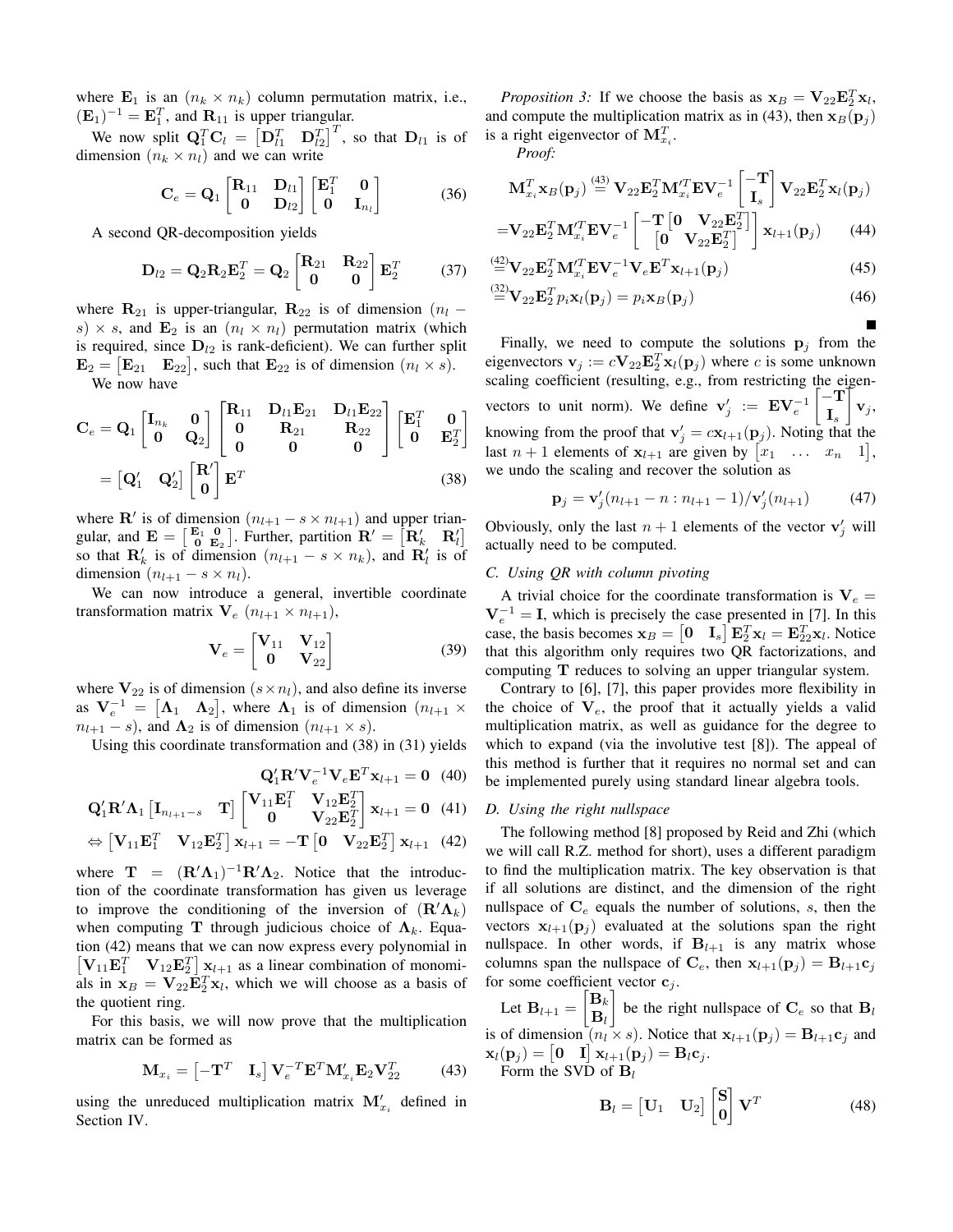such that  $U_1$  is of dimension  $(n_l \times s)$ , and S is square. Moreover, based on the involutive test,  $B_l$  is of rank s, i.e., S is invertible.

We choose  $x_B = U_1^T x_l$  as basis for the quotient ring, and form the multiplication matrix as [8]

$$
\mathbf{M}_{x_i} = \mathbf{S}^{-1} \mathbf{V}^T \mathbf{B}_{l+1}^T \mathbf{M}_{x_i}' \mathbf{U}_1 \tag{49}
$$

Since S is diagonal, the computation of its inverse is trivial.

*Proposition 4:* If we choose the basis of the quotient ring as  $x_B = U_1^T x_l$ , and compute the multiplication matrix as in (49), then  $\mathbf{x}_B(\mathbf{p}_j)$  is a right eigenvector of  $\mathbf{M}_{x_i}^T$ .

*Proof:*

$$
\begin{aligned} \mathbf{M}_{x_i}^T \mathbf{x}_B(\mathbf{p}_j) &\overset{\text{(49)}}{=} \mathbf{U}_1^T \mathbf{M}_{x_i}^{\prime T} \mathbf{B}_{l+1} \mathbf{V} \mathbf{S}^{-1} \mathbf{U}_1^T \mathbf{B}_l \mathbf{c}_j \\ &\overset{\text{(48)}}{=} \mathbf{U}_1^T \mathbf{M}_{x_i}^{\prime T} \mathbf{B}_{l+1} \mathbf{c}_j \\ &= \mathbf{U}_1^T \mathbf{M}_{x_i}^{\prime T} \mathbf{x}_{l+1}(\mathbf{p}_j) \\ &\overset{\text{(32)}}{=} p_i \mathbf{U}_1^T \mathbf{x}_l(\mathbf{p}_j) \end{aligned}
$$

We can recover the solution  $\mathbf{p}_j$  from an eigenvector  $\mathbf{v}_j =$  $c\mathbf{U}_1^T\mathbf{x}_l(\mathbf{p}_j)$  of  $\mathbf{M}_{x_i}^T$  by writing

$$
\mathbf{v}'_j = \mathbf{U}_1 \mathbf{v}_j = c \mathbf{U}_1 \mathbf{U}_1^T \mathbf{x}_l(\mathbf{p}_j)
$$
  
=  $c \mathbf{U}_1 \mathbf{U}_1^T \mathbf{B}_l \mathbf{c}_j = c \mathbf{U}_1 \mathbf{U}_1^T \mathbf{U}_1 \mathbf{S} \mathbf{V}^T \mathbf{c}_j$   
=  $c \mathbf{B}_l \mathbf{c}_j = c \mathbf{x}_l(\mathbf{p}_j)$ 

and by undoing the scaling as before.

Interestingly, as we will show, the R.Z. method can be cast as a special instance of the general transformation described in Section V-B. For this we proceed as follows (cf. (40)):

$$
\mathbf{Q}'_{1}\mathbf{R}'\mathbf{V}_{e}^{-1}\mathbf{V}_{e}\mathbf{E}^{T}\mathbf{x}_{l+1} = \mathbf{0} \qquad (50)
$$

 $(53)$ 

$$
\mathbf{Q}'_1 \begin{bmatrix} \mathbf{I}_{n_{l+1}-s} & \mathbf{T} \end{bmatrix} \begin{bmatrix} \mathbf{V}_{11} \mathbf{E}_1^T & \mathbf{V}_{12} \mathbf{E}_2^T \\ \mathbf{0} & \mathbf{V}_{22} \mathbf{E}_2^T \end{bmatrix} \mathbf{x}_{l+1} = \mathbf{0} \tag{51}
$$

where we have (arbitrarily) imposed the structure

$$
\begin{bmatrix} \mathbf{R}'_k & \mathbf{R}'_l \end{bmatrix} = \begin{bmatrix} \mathbf{I}_{n_{l+1}-s} & \mathbf{T} \end{bmatrix} \mathbf{V}_e = \begin{bmatrix} \mathbf{V}_{11} & \mathbf{V}_{12} + \mathbf{TV}_{22} \end{bmatrix}
$$
\n(52)

To make the correspondence to R.Z., we require that  $\mathbf{V}_{22}\mathbf{E}_2^T = \mathbf{U}_1^T$ . Also, we choose  $\mathbf{V}_{12}\mathbf{E}_2^T\mathbf{U}_1 = \mathbf{0}$ . We obtain

$$
\mathbf{v}^{\mathbf{r}} = \mathbf{v}^{\mathbf{r}}
$$

$$
\mathbf{V}_{11} = \mathbf{R}'_k \tag{53}
$$

$$
\mathbf{V}_{22} = \mathbf{U}_1^T \mathbf{E}_2 \tag{54}
$$

$$
\mathbf{R}'_l = \mathbf{V}_{12} + \mathbf{T}\mathbf{U}_1^T \mathbf{E}_2 \qquad | \cdot \mathbf{E}_2^T \mathbf{U}_1 \tag{55}
$$

 $\mathbf{T} = \mathbf{R}'_l \mathbf{E}_2^T \mathbf{U}_1$  (56)

Backsubstitution of 
$$
T
$$
 yields

$$
\mathbf{R}'_l = \mathbf{V}_{12} + \mathbf{R}'_l \mathbf{E}_2^T \mathbf{U}_1 \mathbf{U}_1^T \mathbf{E}_2 \tag{57}
$$

$$
\mathbf{V}_{12} = \mathbf{R}'_l(\mathbf{I}_{n_l} - \mathbf{E}_2^T \mathbf{U}_1 \mathbf{U}_1^T \mathbf{E}_2)
$$
 (58)

$$
= \mathbf{R}'_l \mathbf{E}_2^T (\mathbf{U}_1 \mathbf{U}_1^T + \mathbf{U}_2 \mathbf{U}_2^T - \mathbf{U}_1 \mathbf{U}_1^T) \mathbf{E}_2 \tag{59}
$$

$$
= \mathbf{R}'_l \mathbf{E}_2^T \mathbf{U}_2 \mathbf{U}_2^T \mathbf{E}_2 \tag{60}
$$

 $\begin{bmatrix} \mathbf{R}_k' & \mathbf{R}_l' \mathbf{E}_2^T \mathbf{U}_2 \mathbf{U}_2^T \mathbf{E}_2 \end{bmatrix}$ In summary, the (not necessarily unique) choice of  $V_e =$ <br> $R'_e = R'_e F_e^T U_2 U_3^T F_2$  $\mathbf{U}_1^T \mathbf{E}_2$ will yield exactly the same multiplication matrix as the R.Z. method.

#### VI. SIMULATION RESULTS

In this section, we evaluate the accuracy and efficiency of solving the 3DD problem using QR decomposition (QR) (cf. Section V-C), the R.Z. method (cf. Section V-D), and the normal set-based method (Trad).

The simulation has been conducted on 1000 robot trajectories which are randomly generated with the two robots being 1 m - 2 m apart, and moving an average 3 m - 6 m between taking distance measurements. We computed the solutions for these 1000 samples using the three proposed techniques, and using homotopy continuation (PHC) [12] as ground truth.

Our code was implemented in C++ on a Pentium T9400, 2.53 GHz Laptop, using inverse iterations with sparse LU factorization [23] to compute the right nullspace of  $C_e$  for R.Z. We obtained  $C_e$  of size (1100  $\times$  715), with 41340 non-zero elements, of total degree  $l + 1 = 9$  according to the involutive test [8]. The QR method and R.Z. were run in 1.5 s and 0.37 s, respectively, while the normal set-based method runs significantly faster (0.08 s), at the cost of having to determine the normal set and potentially worse numerical conditioning. This runtime is competitive with the fastest reported time of any numerical solver for the 3DD problem.

To evaluate the accuracy of all the 40 solutions produced by the presented three algorithms, we compared our solutions to the PHC solutions. We first matched the 40 solutions of QR, R.Z., and traditional normal set method to the closest PHC solutions, and computed the average 2-norm of their errors over all 40 solutions. The error distributions of these three methods are shown in Fig. 2. The results show that the accuracy of the QR and R.Z. methods is about two orders of magnitude higher than the traditional normal set method, particularly for the orientation. In case the accuracy obtained is insufficient, the solutions of any of the three methods can easily be refined using Newton steps.

We also tried to compare the accuracy of our algorithms to that of Lee and Shim [17], which is currently the fastest reported solution to the 3DD problem, but which requires a special data type (30 significant digits) for accuracy. We implemented their method in Matlab using the symbolic toolbox to represent the coefficients symbolically for the required precision. Unfortunately, at the time of publication we were still unable to reproduce results of useable accuracy other than for problems with integer coefficients. Improving our implementation of their method is work in progress.

#### VII. CONCLUSION

In this paper, we have presented three fast algorithms to compute the forward kinematics of the general Stewart-Gough mechanism, or, equivalently, to compute the relative pose between two robots based on distance measurements. The algorithms use three different ways to compute the multiplication matrix, based on [19], [7], and [8], from whose eigenvectors we can extract the solutions. We have proven that these methods indeed produce valid multiplication matrices, and shown their relationship.